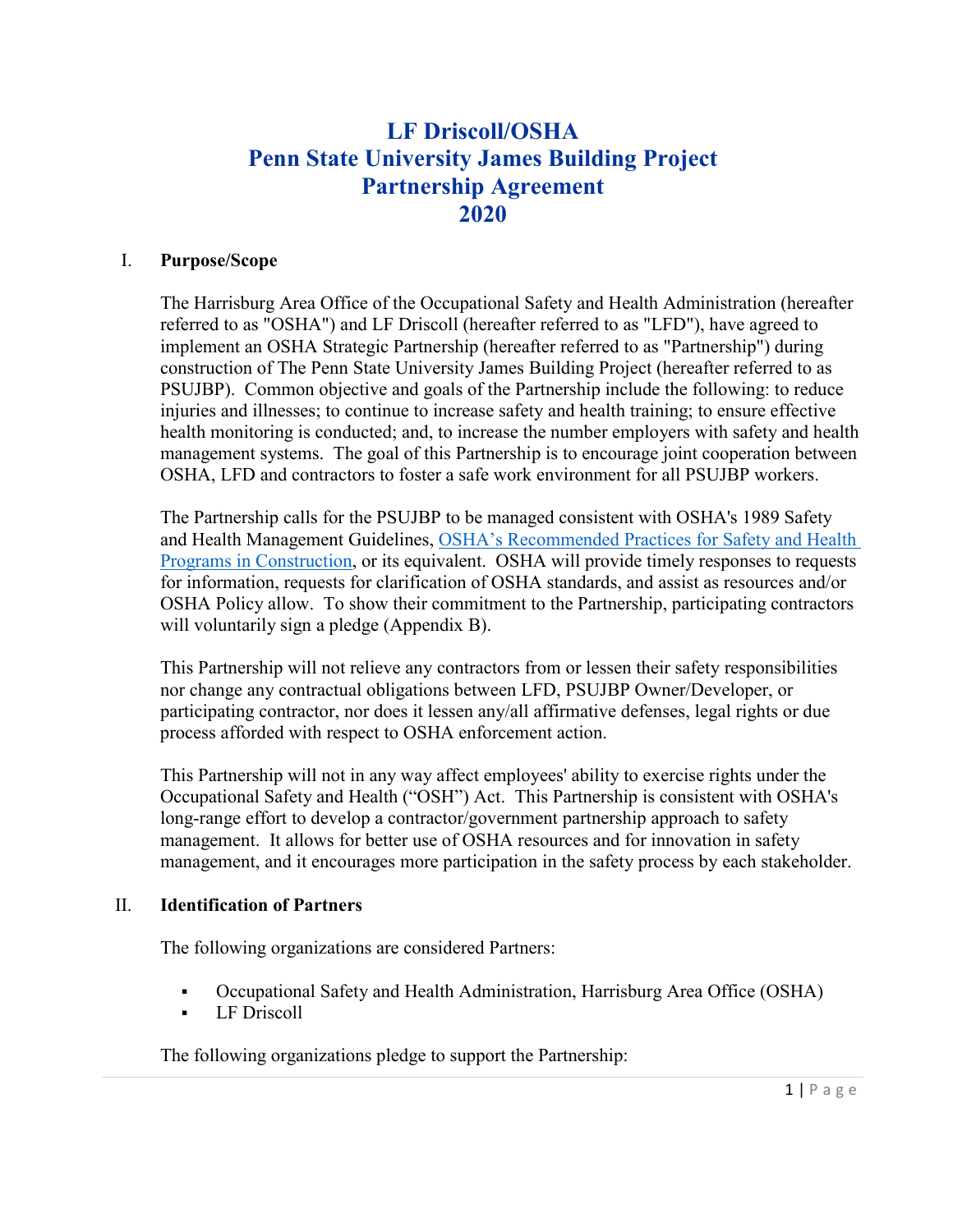- The Pennsylvania State University
- Participating Contractors
- Participating Unions

# III. **PSUJB Project Overview**

The PSUJBP is located at 121-123 South Borrowes Street in the Borough of State College, Pennsylvania. The project includes the demolition of an existing two-story building with a partial basement. The new six story building consists of the excavation for a below grade one story parking garage. The building is supported on concrete spread footing and poured in place concrete foundations walls. The super structure is structural steel and poured in place concrete decks. The exterior façade is a combination of masonry, curtainwall and insulated metal panels. The project has a small green roof on the  $6<sup>th</sup>$  floor for viewing from the interior public space. The interior of the building is made up of several different configurations and materials for Penn State students and organizations.

## IV. **Partnership Goals, Strategies, Measures**

The primary objective of this Partnership is to create a working relationship that focuses on preventing work-related injuries and fatalities, controlling or eliminating serious workplace hazards, and establishing a foundation for the development of an effective safety and health program. The foundation of the safety and health program at the site will be administered through the implementation of the LFD specific Site Environmental, Health and Safety Program by participating contractors. (Attachment 1 – Table of Contents).

Partners will meet quarterly to review PSUJBP injury and illness statistics and work together to resolve workplace safety and health issues. The Partnership goals, strategies, and measures employed to achieve these results will include the following:

| Goal                                                                                                                                                                                                                                                | <b>Strategy</b>                                                                                                                                                                                                                                                                       | <b>Measures/Products</b>                                                                                                                                                                                                                                                                                                                                                                                                                            |
|-----------------------------------------------------------------------------------------------------------------------------------------------------------------------------------------------------------------------------------------------------|---------------------------------------------------------------------------------------------------------------------------------------------------------------------------------------------------------------------------------------------------------------------------------------|-----------------------------------------------------------------------------------------------------------------------------------------------------------------------------------------------------------------------------------------------------------------------------------------------------------------------------------------------------------------------------------------------------------------------------------------------------|
| 1. Reduce the total number of injuries<br>and illnesses annually. Have injury<br>and illness rates that are equal to or<br>less than the baseline rates, thereby<br>providing a safe and healthy work<br>environment for workers at the<br>project. | a. Review the OSHA 300 data of the<br>Partnership participants and their<br>contractors, excluding OSHA.<br>b. Calculate The Project's Days Away<br>From Work, Restricted, or Job<br>Transferred (DART) rate.<br>c. Compare this data with the baseline<br>rates for the Partnership. | a. This goal will be measured by the<br>number of participating contractors in<br>the Partnership, which reduce their<br>DART rates below the baseline for<br>this project.<br>b. Baseline will be based on 1.4, the<br>DART rate for NAICS code 2362<br>nonresidential building construction.<br>c. Partners will meet quarterly to<br>review injury and illness statistics and<br>work together to resolve workplace<br>safety and health issues. |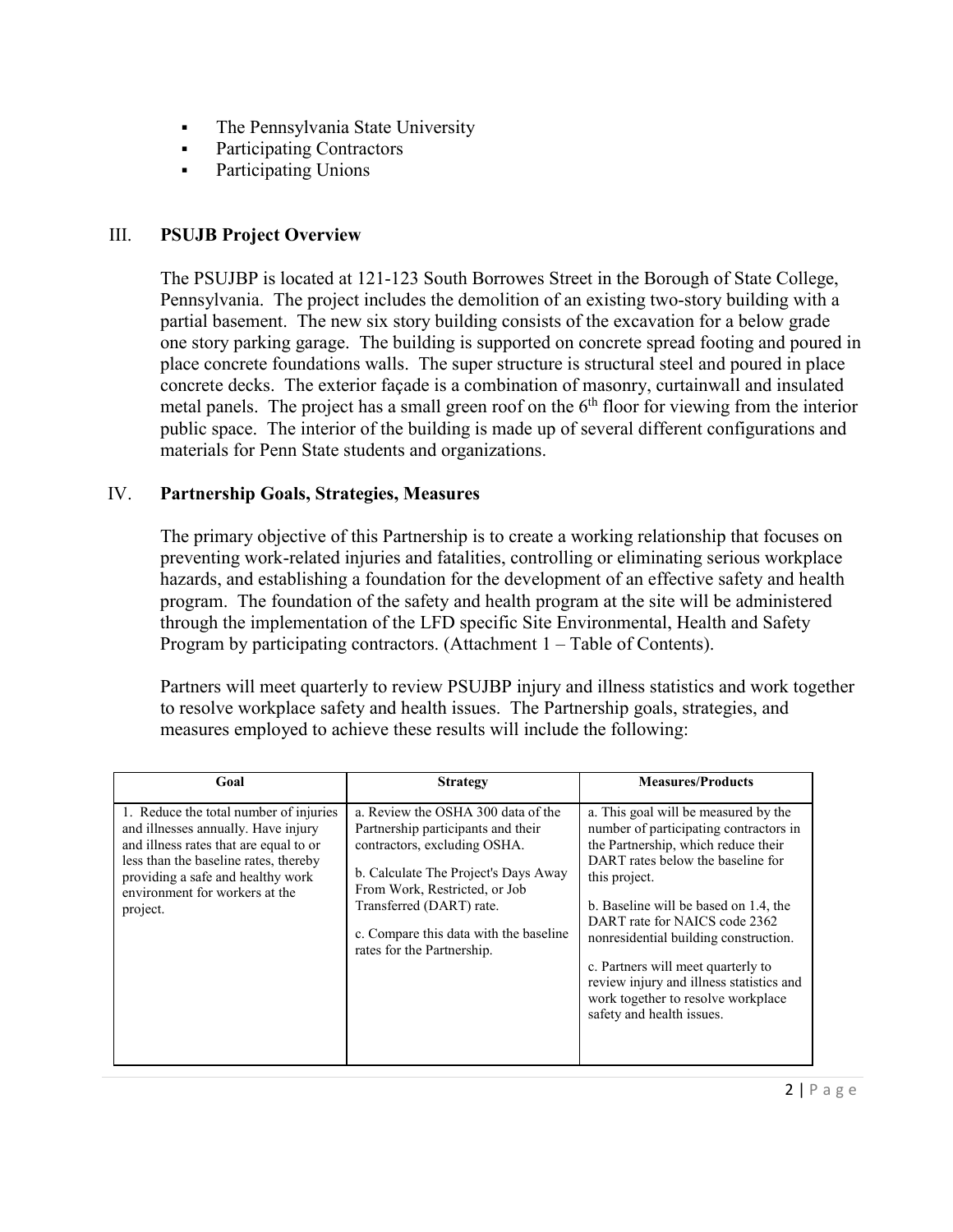| 2. Effective control of workplace<br>hazards by increasing the number of<br>participating contractors with safety<br>and health management systems.                                                                                                                                                            | a. Methods to evaluate the<br>participants' performance in this area<br>will include the implementation of<br>comprehensive safety and health<br>management systems and the increase<br>in the number of participating<br>contractors that establish effective<br>safety and health management<br>systems.                                                                                                                                                                                                                                                                                                             | a. Compare the number of participants<br>that develop and implement effective<br>safety and health management<br>systems as a result of participating in<br>the Partnership, with the baseline for<br>the Partnership. The baseline will be<br>established during the initial year of<br>the Partnership.                                                                                                                                                                                                                                                                                                                                                                           |
|----------------------------------------------------------------------------------------------------------------------------------------------------------------------------------------------------------------------------------------------------------------------------------------------------------------|------------------------------------------------------------------------------------------------------------------------------------------------------------------------------------------------------------------------------------------------------------------------------------------------------------------------------------------------------------------------------------------------------------------------------------------------------------------------------------------------------------------------------------------------------------------------------------------------------------------------|-------------------------------------------------------------------------------------------------------------------------------------------------------------------------------------------------------------------------------------------------------------------------------------------------------------------------------------------------------------------------------------------------------------------------------------------------------------------------------------------------------------------------------------------------------------------------------------------------------------------------------------------------------------------------------------|
| 3. Conduct effective self-inspections,<br>training, technical assistance, and<br>consultation activities in areas where<br>workers may be exposed to hazards.<br>The overall outcome of this goal<br>should be the reduced exposure of<br>workers to hazards, as well as a<br>reduced injury and illness rate. | a. LFD will use an established<br>tracking tool to document all self-<br>inspections, the number of hazards<br>corrected, any industrial hygiene<br>monitoring data (if conducted), and<br>training conducted during the Project                                                                                                                                                                                                                                                                                                                                                                                       | A comparison will be made after<br>establishing baseline data during the<br>first year for the following categories.<br>The Partners will meet quarterly to<br>review:<br>The number of self-inspections<br>a.<br>performed, the number of<br>hazards identified and corrected,<br>The number of training sessions<br>b.<br>conducted by the Partners,<br>training hours for workers and<br>supervisors/managers                                                                                                                                                                                                                                                                    |
| 4. Develop a working relationship<br>with to maintain a continuing<br>dialogue that supports various OSHA<br>safety and health<br>campaigns/initiatives                                                                                                                                                        | LFD and all on-site participating<br>contractors will participate in OSHA's<br>Focus Four Campaign and annually<br>will hold a National stand-down to<br>prevent falls in construction event<br>until the project is completed.<br>LFD and all on-site participating<br>a.<br>contractors will print and display<br>OSHA's National safety stand-<br>down poster in visible working<br>locations and inside their on-site<br>trailers.<br>LFD will present, and all on-site<br>b.<br>participating contractors will<br>participate in the weekly toolbox<br>talks associated with Region III's<br>Focus Four Campaign. | All data below will be provided to<br>OSHA during the quarterly meetings.<br>LFD, along with their<br>a.<br>participating contractors will use<br>OSHA's "Join the National<br>Safety Stand-Down" webpage to<br>sign-up for the event, provide<br>information about their stand<br>down activity and complete the<br>survey. In addition, LFD, along<br>with their contractors will<br>provide the Harrisburg Area<br>Office the number of workers<br>that participated.<br>LFD will provide the Harrisburg<br>$\mathbf{b}$ .<br>Area Office with the number of<br>workers trained in each week's<br>toolbox talk that is associated<br>with the Region III Focus Four<br>Campaign. |

# V. **Statement of Agreement**

*OSHA agrees to:*

- Evaluate LFD's PSUJBP Site Specific Safety Plan (Attachment 1) prior to and during the OSHA enforcement verification visits using Appendix C (or equivalent) and to determine whether effective safety and health management systems are in place.
- Designate an OSHA Official to serve as a resource and liaison person for the Partnership.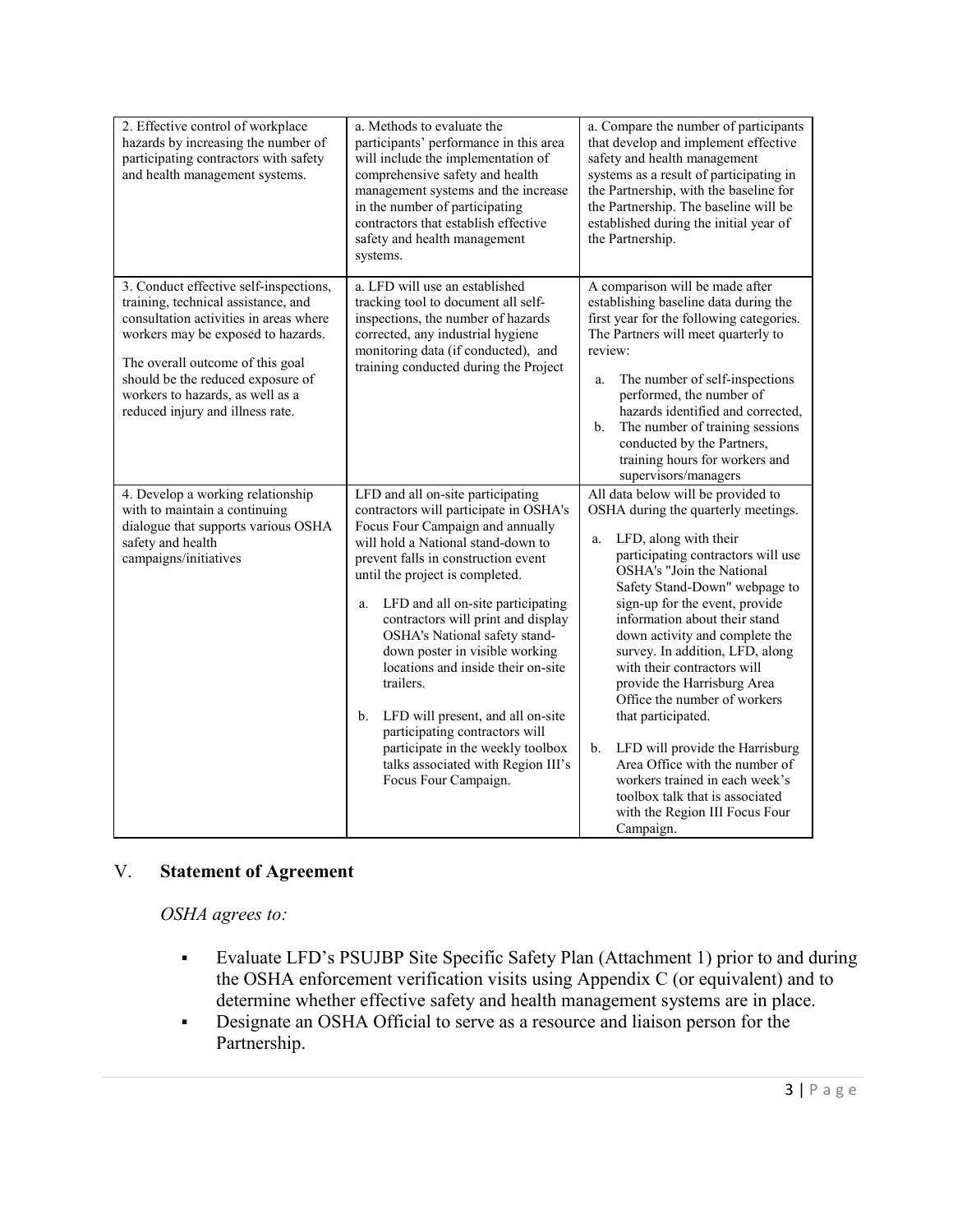- Meet with LFD quarterly to review PSUJBP safety performance. Safety performance will be evaluated through review of contractors' OSHA 300 logs for the PSUJBP and related accident reports.
- Provide timely responses to requests for information and verbal clarification of OSHA standards, as resources permit. Written clarifications for letters of interpretation will be directed to the National Office for clarification.
- **Provide information on OSHA training resources.**
- Conduct a non-enforcement verification visit within 30 days of the Partnership signing.

# *LFD agrees to:*

- 1. Provide a Site Safety Manager to serve as a safety resource and liaison person for the Partnership and to assist contractors with safety issues / concerns.
- 2. Provide notice to all contractors that the PSUJBP is subject to this Partnership and include the Partnership Fact Sheet (Appendix A) in the PSUJBP New Employee Safety Orientation and notify contractors of the on-site non-enforcement verification visit.
- 3. Develop and implement the PSUJBP Site Specific Safety Plan (Attachment 1).
- 4. Evaluate each contractors' site-specific safety plans, prior to beginning work on site. Conduct preplanning meetings with contractors for high risk activities.
- 5. Ensure participating contractors and the Owner have pledged both support and cooperation to the Partnership (Appendix B).
- 6. Offer contractors safety and health information (i.e., toolbox safety meetings) especially on the focused four construction hazards (which are Falls; Caught-In or Between; Struck-By and Electrocutions), participate in OSHA's Fall Stand Down.
- 7. Maintain PSUJBP Safety Performance Report (required to accomplish Appendix D). Require all active contractors to submit an updated OSHA 300 Log for the PSUJBP.
- 8. Meet with OSHA quarterly to review the safety performance of LFD and contractors and provide feedback on accident/incident tracking and trending, which is provided by Corporate Safety.
- 9. Coordinate safety related matters that pertain to site general conditions such as hazard communications, emergency response, confined space entry, installation and maintenance of building perimeter guardrail systems and housekeeping.
- 10. Implement a six-foot fall protection policy with all contractors, which means a hard barricade or personal fall arrest system.
- 11. Enforce a Zero Tolerance Policy whereby workers engaged in fall protection, NFPA 70 E, confined space issues or OSHA non-compliant excavations described in our safety policy will be removed from the site, retrained within two days and return to work. A second infraction shall require the worker to be permanently removed from the site.
- 12. Conduct monthly Corporate Safety Audits and Meetings, periodic Stewards Site Safety Committee meetings, quarterly "Worker Forums", weekly site inspections, accident/incident investigations, monitor contractor weekly tool box talks as well as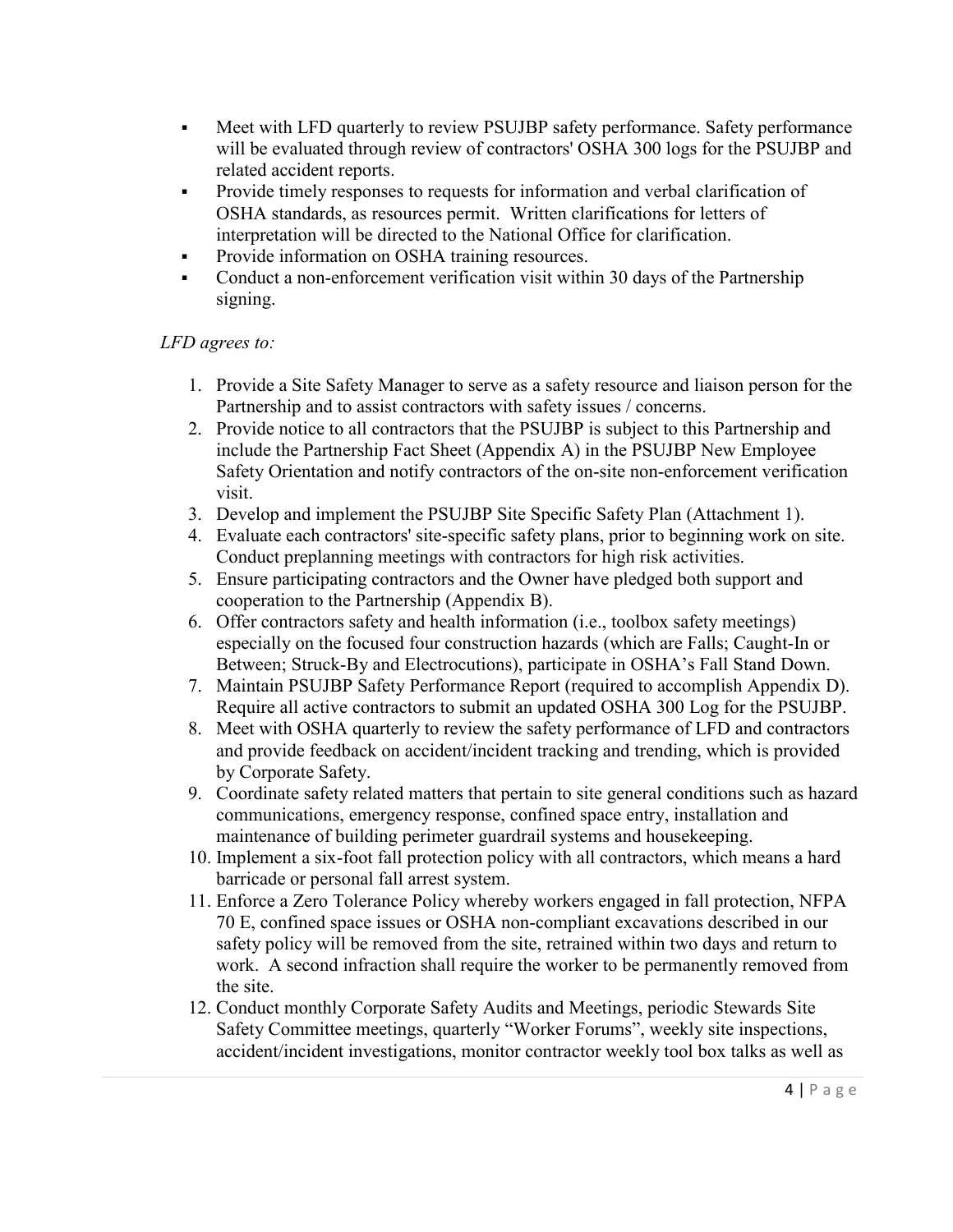Daily Huddles or Pre-Task Plans, monthly "Five Folks" lunches, monthly Site Specific Safety Committee meetings and other safety initiatives as required by LFD.

**NOTE: At this time of the COVID-19 Pandemic, LFD is not conducting inperson meetings, lunches and other gatherings requiring close contact or that are not in compliance with CDC or Pennsylvania Department of Health Guidelines. While the guidance is active, meetings will be held virtually to reduce exposure.**

- 13. Provide a designated safety representative with authority to take corrective action, to perform the non-enforcement visit with the OSHA Official.
- 14. Provide a list of the participating contractors to OSHA during each quarterly meeting.

#### VI. **On-Site Non-Enforcement Verifications**

In order to assist in measuring the success of this Partnership, an initial non-enforcement verification visit will be conducted within 30 days of the signing of this agreement, and annually thereafter. Within seven calendar days of the non-enforcement visit, LFD will provide abatement to the OSHA Area Director. If the abatement will take longer than seven days, LFD will provide interim measures being taken, with updates, until the abatement is complete. If the abatement is going to take more than fifteen days a discussion with the OSHA Area Director or designee must be had to ensure the abatement is being done in a timely manner. Any imminent danger violations must be corrected immediately. If the abatement of items found in the non-enforcement verification visit are not received in a timely manner, the items will be referred for enforcement.

OSHA will meet with LFD quarterly to review Partnership issues and to examine updated TCIR and DART rates and the injury and illness experience of all contractors at this site. OSHA shall provide feedback on any noted incident trends and patterns.

#### VII. **OSHA Inspections**

This Partnership provides for the timely response to each allegation of a safety or health hazard brought to each contractor's attention by any person. Upon a finding that an allegation is valid, the responsible contractor shall promptly abate the hazard.

OSHA agrees that a copy of each non-formal complaint related to the work at the site and filed with OSHA will be forwarded to the PSUJBP site office for action. In accordance with applicable law, the identity of a complainant requesting confidentiality will not be revealed. LFD agrees to investigate these complaints regardless of the contractor involved and provide OSHA with a written response within five working days of receiving the non-formal complaint/referral.

OSHA personnel will continue to conduct investigations and inspections in any event or circumstance that may warrant the opening of an OSHA inspection, pursuant to the policy set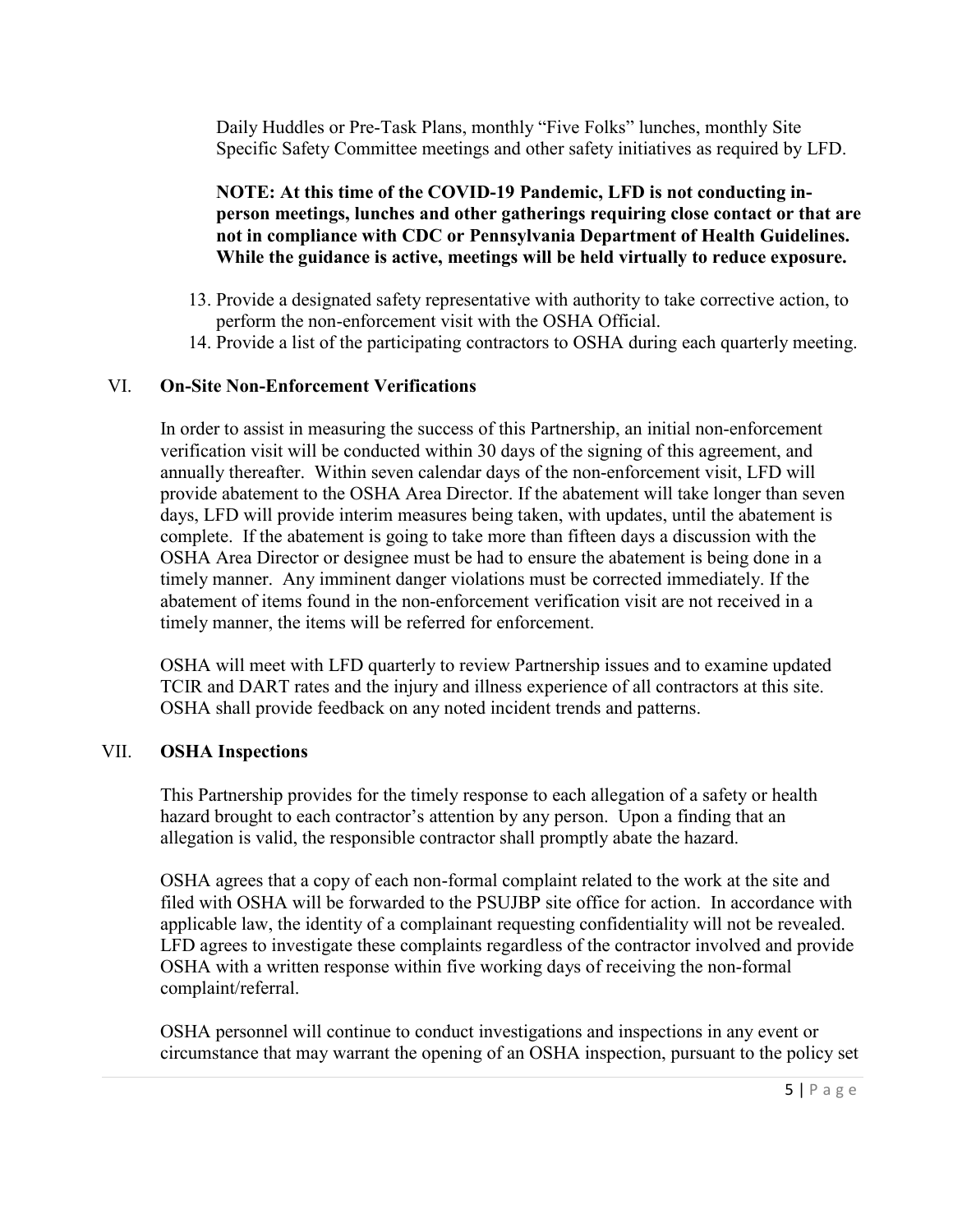forth in Field Operations Manual (FOM). These may include but are not limited to local or national emphasis programs, complaints, referrals, fatalities, catastrophes, or other accidents or significant events. OSHA will also investigate contractors whose employees are exposed to or are creating plain view hazards at the Project. These investigations will be conducted outside of this Partnership agreement in accordance with established OSHA enforcement policy. Violations documented during such investigations may result in the issuance of citations and penalties. OSHA reserves the right to issue citations and penalties for violations including but not limited to regulatory violations for which mandatory penalties are established.

## VIII. **Safety and Health Management Systems**

OSHA and LFD support the implementation of safety and health management systems, including the four main elements of management commitment/employee involvement, hazard identification, hazard correction/control, and employee training. LFD commits to implementing a safety and health management system at the worksite as detailed in Appendix C.

## IX. **Worker and Employer Rights – Employee Involvement**

This Partnership does not preclude workers and/or employers from exercising any right provided under the OSH Act (or, for federal workers, 29 CFR 1960), nor does it abrogate any responsibility to comply with rules and regulations adopted pursuant to the OSH Act. This Partnership recognizes workers bring valuable skills and perspective to the implementation of an effective site safety and health system. Workers on site will be encouraged and given opportunities to be involved in the site safety and health system. Employee involvement will include, but are not limited to, participation in self-audits, site inspections, job hazard analysis, safety and health management system reviews, safety training and accident/near miss reporting. Employee involvement will be included in the Safety and Health Management System Evaluation (Appendix C).

## X. **Annual Evaluation**

Partners will jointly prepare an annual evaluation of the Partnership using Appendix D. The evaluation will review the success of the Partnership, lessons learned, and changes that will be made to meet the goals of the Partnership. Annual evaluations will be submitted by the Partners to OSHA's Philadelphia Regional Office no later than 30 days after the signing anniversary date each year.

# XI. **Termination**

This Partnership will terminate two years from the date of the signing or upon completion of the PSUJBP. If either Partner wishes to withdraw its participation prior to the established termination date, a written notice shall be given, stating the reason(s) and providing 30 days'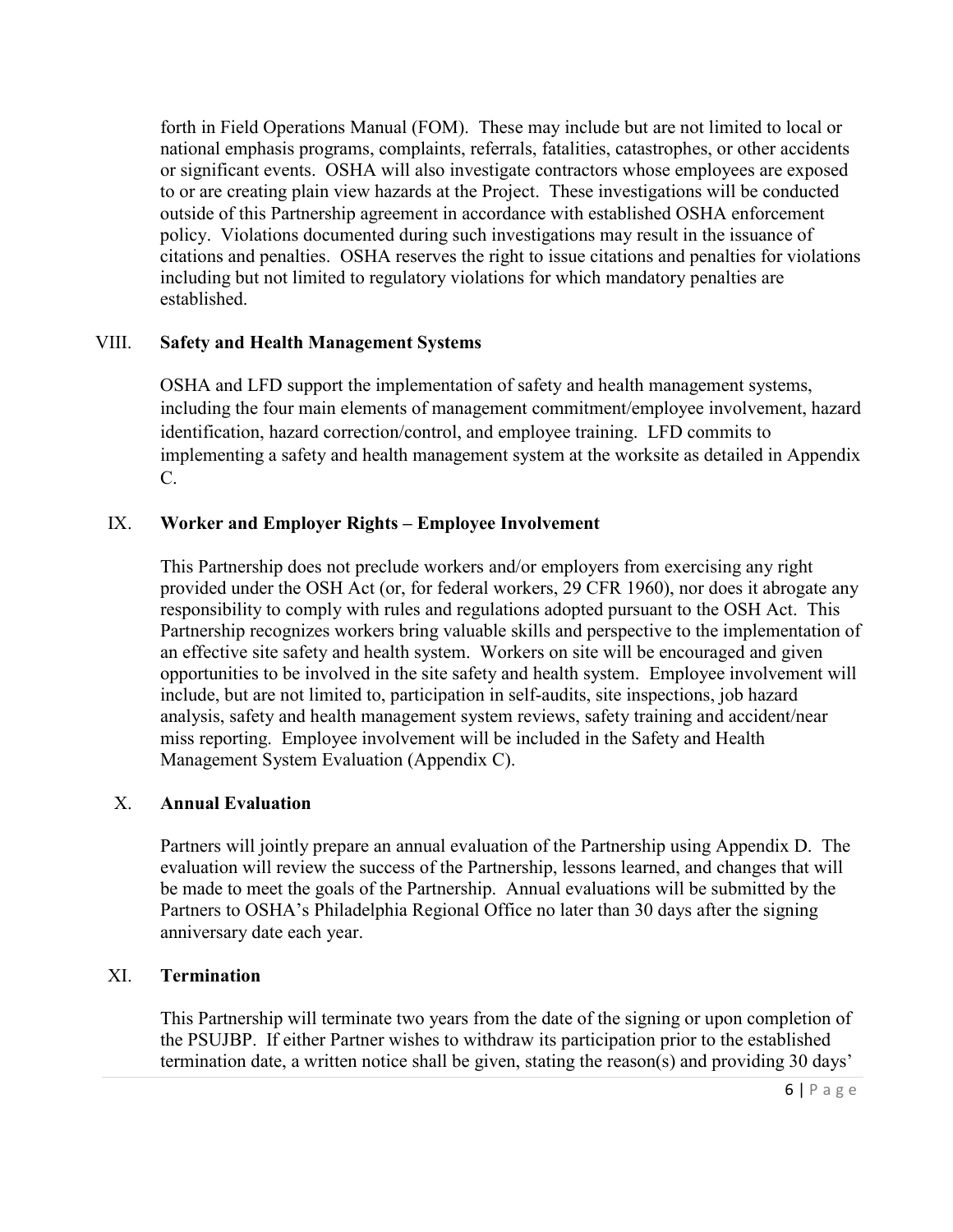notice to the other party(s).

## XII. **Paperwork Reduction Act**

OSHA Strategic Partnerships are part of OSHA's available voluntary cooperative programs. As per the Paperwork Reduction Act of 1995 (PRA OMB CONTROL NO. 1218-0244, expires July 31, 2022), the public reporting burden for this partnership's collection of information is estimated at 11 hours per participant, per year. If you have any comments regarding this collection of information, including suggestions for reducing the burden or revising the burden estimate, please direct them to:

Occupational Safety and Health Administration Attention: Director, Office of Partnerships and Recognition Directorate of Cooperative and State Programs 200 Constitution Avenue, NW - Room N3700 Washington, DC 20210

#### XIII. **Signatures**

Based on a mutual interest to protect construction workers, the below parties agree to the terms of the OSHA / LFD Partnership Agreement for the construction of The Penn State University James Building Project.

Signed day of 3.2020

Partners:

**\_\_\_\_\_\_\_\_\_\_\_\_\_\_\_\_\_\_\_\_\_\_\_\_\_\_\_\_\_\_\_\_\_ David Olah Area Director Harrisburg Area Office USDOL/OSHA**

**John DeFazio Officer-in-Charge LF Driscoll**

**\_\_\_\_\_\_\_\_\_\_\_\_\_\_\_\_\_\_\_\_\_\_\_\_\_\_\_\_\_\_\_**

**In Support of:**

 $\overline{\phantom{a}}$ 

**\_\_\_\_\_\_\_\_\_\_\_\_\_\_\_\_\_\_\_\_\_\_\_\_\_\_\_\_\_\_\_\_\_\_\_\_\_ XXXXXXXXXXX XXXXXXXXXXXX TITLE Penn State University**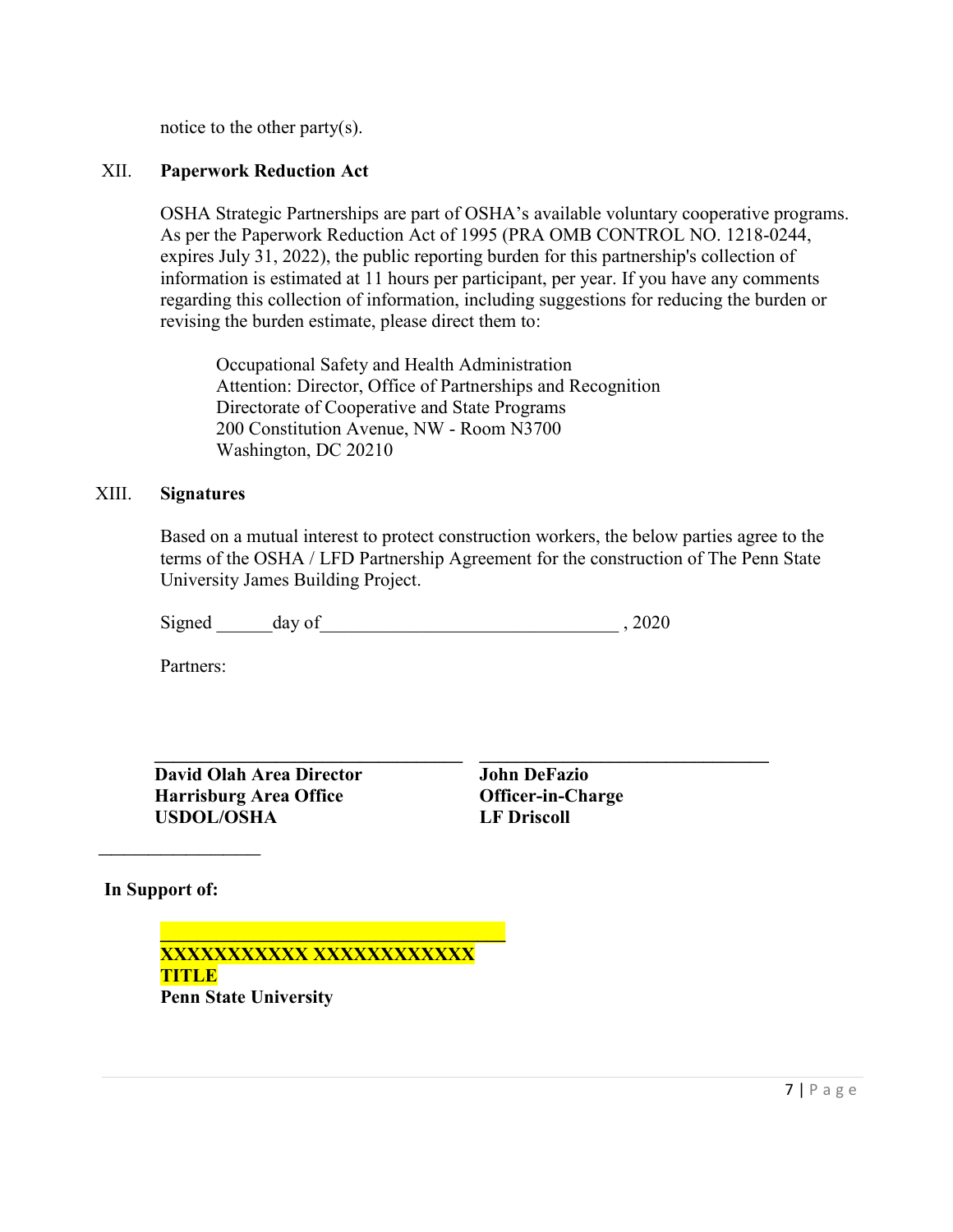#### **PARTNERSHIP FACT SHEET - APPENDIX A**

Harrisburg Area Office, Region III, of the Occupational Safety and Health Administration (hereafter referred to as "OSHA") and LF Driscoll (hereafter referred to as "LFD"), have agreed to implement an OSHA Strategic Partnership (hereafter referred to as "Partnership") during construction of Penn State University James Building Project (hereafter referred to as "PSUJBP").

The goal of this Partnership is to encourage joint cooperation between OSHA, LFD, and contractors to foster a safe work environment for all PSUJBP workers.

The agreement between LFD and OSHA calls for the PSUJBP to be managed consistent with OSHA's 1989 Safety and Health Management Guidelines or its equivalent.

Under the Partnership, OSHA will provide timely responses to requests for information, requests for clarification of OSHA standards and other assistance as resources and/or OSHA Policy allow. To show their commitment to the Partnership, participating contractors will voluntarily sign this pledge.

This Partnership will not relieve any contractors from or lessen their safety responsibilities nor change any contractual obligations between LFD, PSUJBP Owner/Developer, or contractor, nor does it lessen any/all affirmative defenses, legal rights or due process afforded with respect to OSHA enforcement action.

This Partnership will not in any way affect workers' ability to exercise rights under the OSH Act.

This Partnership is consistent with OSHA's long-range effort to develop a contractor/government partnership approach to safety management. It allows for better use of OSHA resources and for innovation in safety management, and it encourages more participation in the safety process by each stakeholder.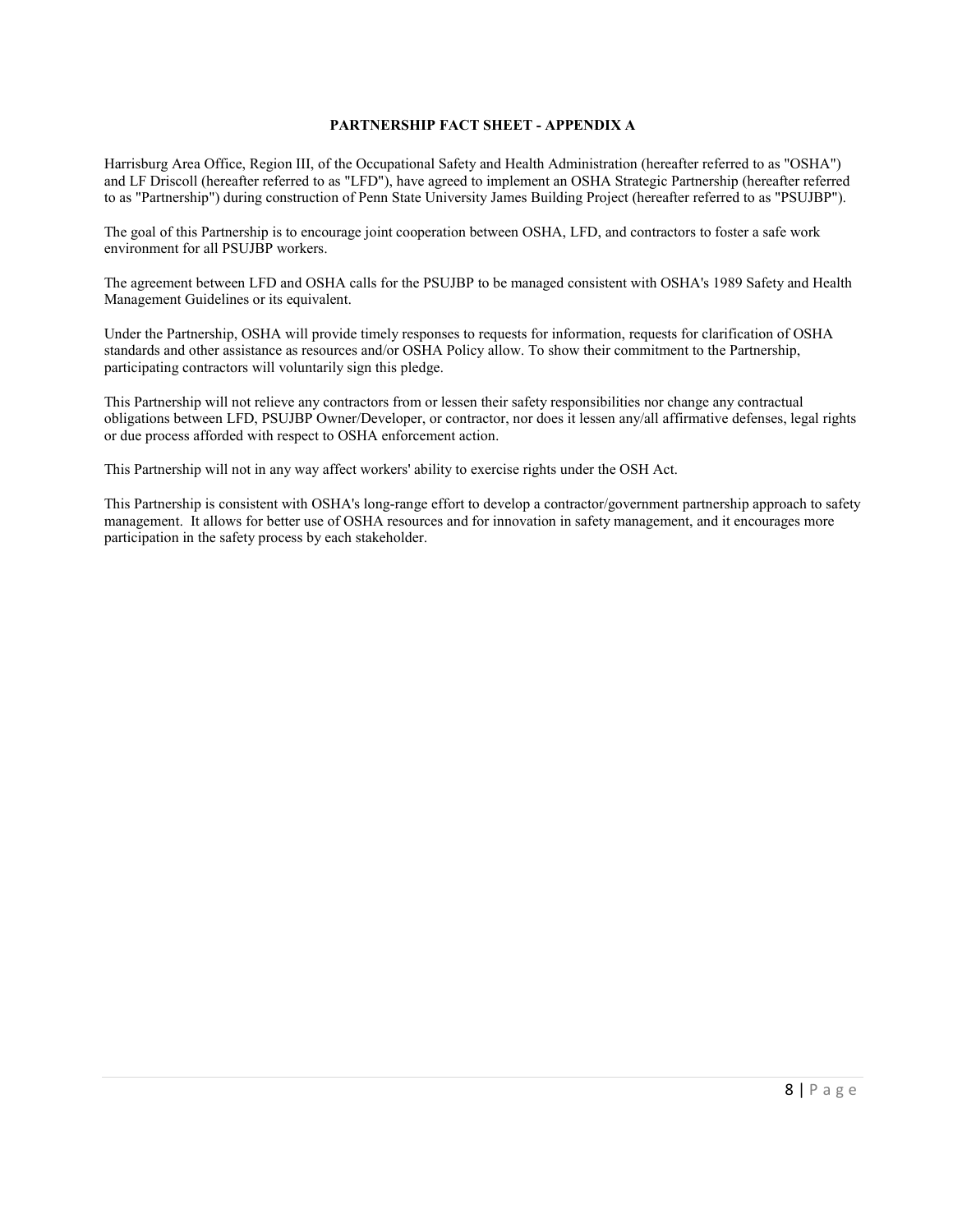## **Occupational Safety and Health Administration & LF Driscoll - Appendix B Partnership Agreement**

#### **Pledge of Support**

Harrisburg Area Office, Region III, of the Occupational Safety and Health Administration (hereafter referred to as "OSHA") and LF Driscoll (hereafter referred to as "LFD"), have agreed to implement an OSHA Strategic Partnership (hereafter referred to as "Partnership") during construction of Penn State University James Building Project (hereafter referred to as "PSUJBP").

The goal of this Partnership is to encourage joint cooperation between OSHA, LFD, and contractors to foster a safe work environment for all PSUJBP workers.

The agreement between LFD and OSHA calls for the PSUJBP to be managed consistent with OSHA's 1989 Safety and Health Management Guidelines, OSHA's Recommended Practices for Safety & Health Programs in Construction, or its equivalent.

OSHA will provide timely responses to requests for information, requests for clarification of OSHA standards and other assistance as resources and/or OSHA Policy allow. To show their commitment to the Partnership, contractors will voluntarily sign a pledge (Appendix B)

This Partnership will not relieve any contractors from or lessen their safety responsibilities nor change any contractual obligations between LFD, PSUJBP Owner/Developer, or contractor, nor does it lessen any/all affirmative defenses, legal rights or due process afforded with respect to OSHA enforcement action.

This Partnership will not in any way affect workers' ability to exercise rights under the OSH Act.

This Partnership is consistent with OSHA's long-range effort to develop a contractor/government partnership approach to safety management. It allows for better use of OSHA resources and for innovation in safety management, and it encourages more participation in the safety process by each stakeholder.

#### **Based on mutual interest to protect construction workers, the below party pledges both support and cooperation to the OSHA / LFD Partnership Agreement by following the LFD PSUJBP Project Safety Plan.**

\_\_\_\_\_\_\_\_\_\_\_\_\_\_\_\_\_\_\_\_\_\_\_\_\_\_\_\_\_\_\_\_ *Authorized Representative (print / type)*

*Signature*

\_\_\_\_\_\_\_\_\_\_\_\_\_\_\_\_\_\_\_\_\_\_\_\_\_\_\_\_\_\_\_\_ *Title (print / type)*

\_\_\_\_\_\_\_\_\_\_\_\_\_\_\_\_\_\_\_\_\_\_\_\_\_\_\_\_\_\_\_\_ *Company / Organization (print / type)*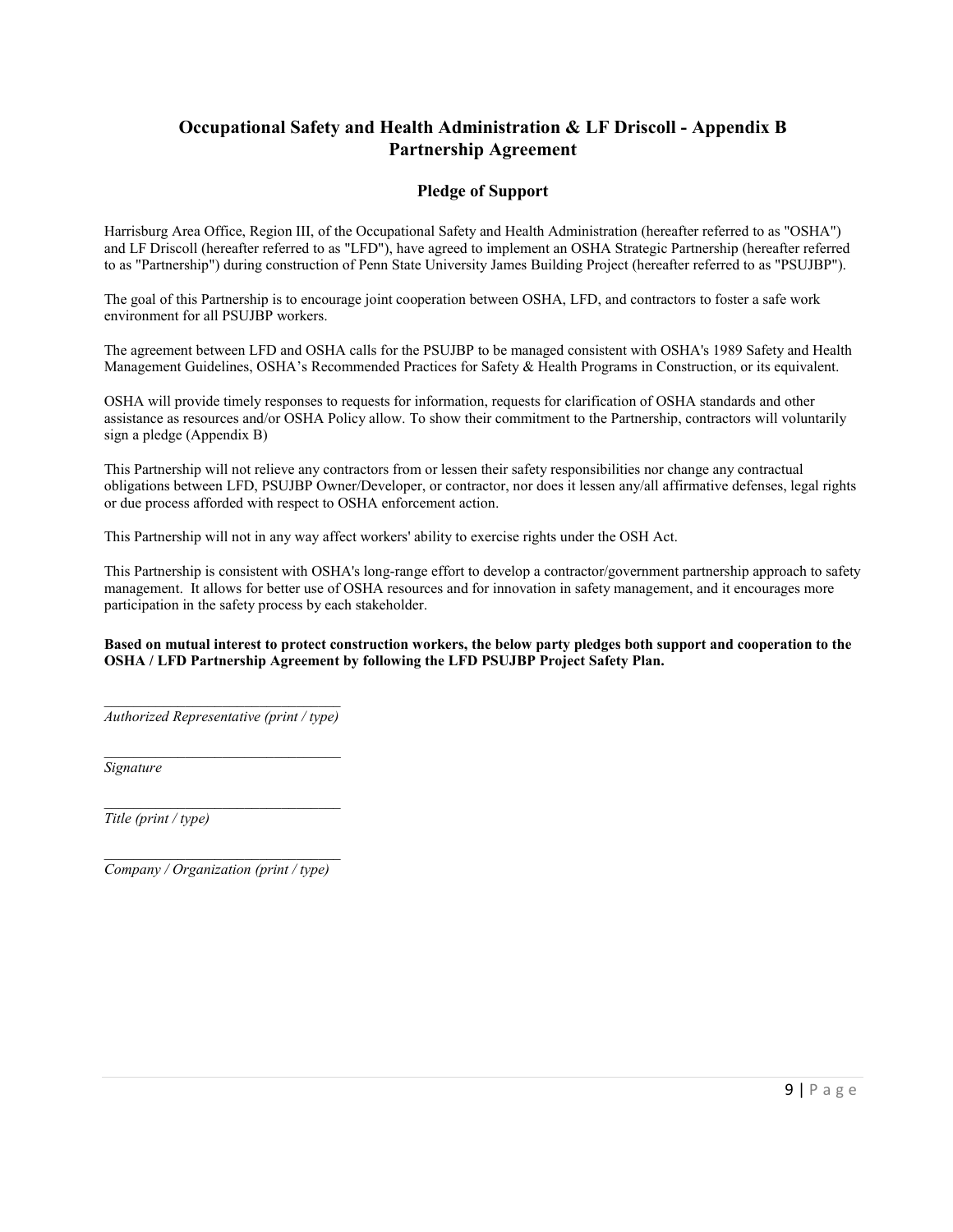#### **SAFETY AND HEALTH MANAGEMENT SYSTEM EVALUATION - APPENDIX C**

- 1. LFD and contractors have or will have implemented a comprehensive written PSUJBP Safety Plan.
- 2. LFD maintains or will maintain copies of contractors' safety and health plans, hazard communication plans, and fall protection plans (where applicable). LFD requires contractors to follow its safety plan and will not accept any plans or practices that are less stringent.
- 3. LFD will have a full time safety representative at the site to conduct and document safety inspections of work, and who through training and experience, can recognize hazards, and has authority to take prompt corrective action. Minimum training required for a site safety representative is the 30-Hour Construction Safety Outreach Course, as specified in the PSUJBP Safety Plan.
- 4. LFD and contractors have or will have trained field supervisory personnel and has provided additional training for competent persons in such areas as scaffolding, excavation, fall protection, crane operations, etc. (Additional training will be dictated by the type and scope of the work the contractor conducts).
- 5. All foremen and safety staff will have been trained in the OSHA 30 Hour course within the last five years.
- 6. LFD has or will provide a safety and health management system orientation for all new workers to the site. All contractors are to conduct orientation including hazard recognition specific to their work.
- 7. LFD and contractors will have employee involvement in the Partnership. Examples include, but will not be limited to, participation in site inspections, job hazard analysis, accident/incident /near-miss investigations and site safety stand downs.
- 8. LFD and contractors will follow a six-foot fall protection policy which means a hard barricade or personal fall arrest equipment.
- 9. LFD will conduct monthly Corporate Safety Audits and Meetings, monthly Site Safety Committee meetings, quarterly safety worker forums, monthly "Five Folks" lunches, weekly site inspections, accident/incident investigations, and monitor contractor weekly tool box talks and Daily Huddles/ Pre-Task Planning.
- 10. LFD and contractors will have a written enforcement program. LFD's written enforcement program is a progressive discipline system. The program progresses from verbal warnings to written warnings with enforcement. Incidental Employee Misconduct is a "Three Strikes, You're Out Rule". The written enforcement notices will require either complete re-training or dismissal from the job site at LFD's discretion. LFD reserves the right for immediate dismissal without warnings for anything that is deemed a blatant disregard of safety rules and regulations. Contractors are subjected to the same enforcement program and policy. Contractors are subject to discipline up to and including fines.
- 11. Enforce a Zero Tolerance Policy whereby workers engaged in fall protection, NFPA 70 E, confined space issues or non-compliant OSHA excavations as described in our safety policy will be removed from the site, retrained within two days and returned to work. A second infraction requires the worker to be permanently removed from the site.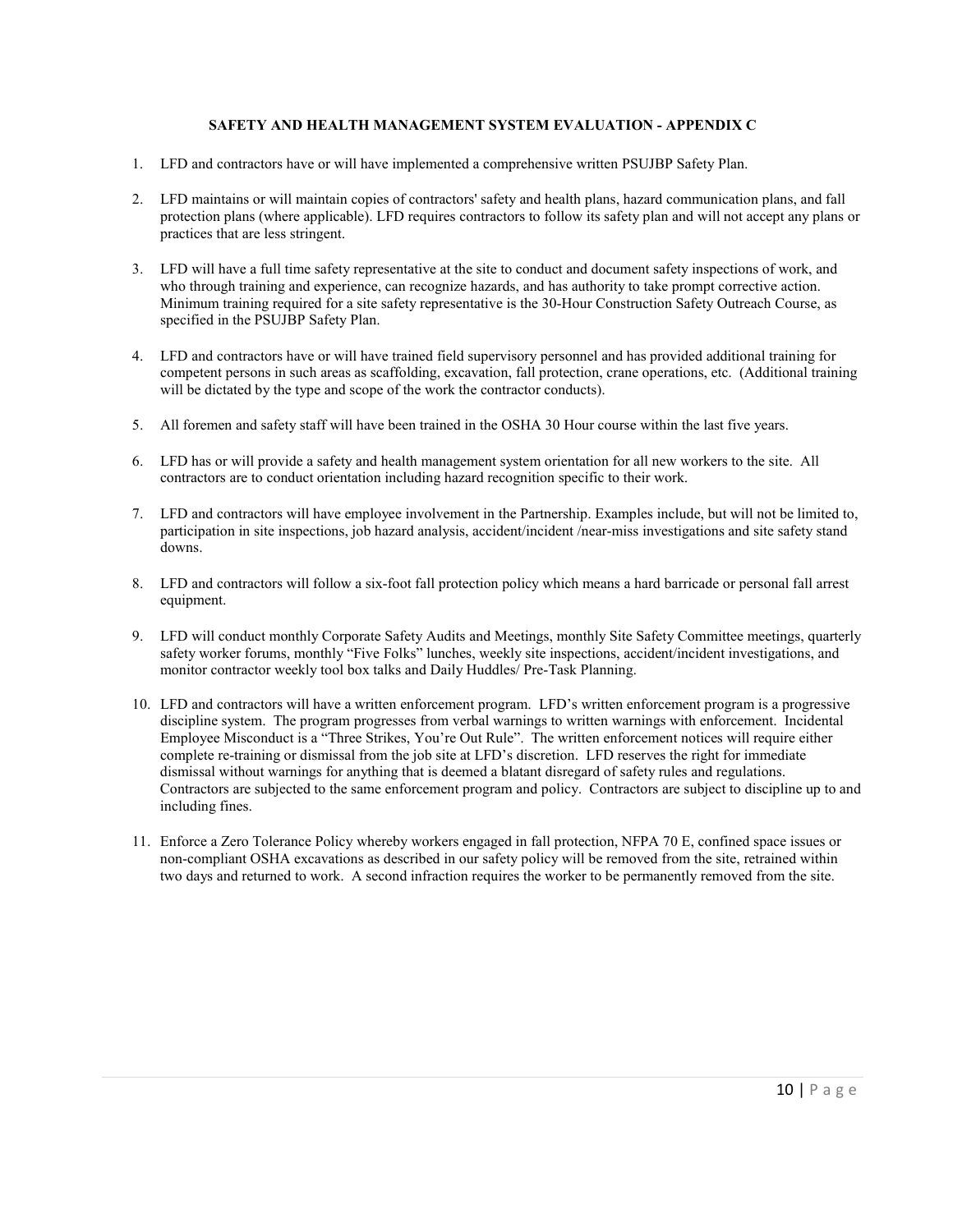# **Appendix D**

# OSHA Strategic Partnership Program Annual Partnership Evaluation Report

Cover Sheet

| <b>Partnership Name</b>                                   |                 |                |
|-----------------------------------------------------------|-----------------|----------------|
| <b>Purpose of Partnership</b>                             |                 |                |
|                                                           |                 |                |
|                                                           |                 |                |
|                                                           |                 |                |
|                                                           |                 |                |
|                                                           |                 |                |
|                                                           |                 |                |
| <b>Goals of Partnership</b>                               |                 | <b>Measure</b> |
| Goal                                                      | <b>Strategy</b> |                |
|                                                           |                 |                |
|                                                           |                 |                |
|                                                           |                 |                |
|                                                           |                 |                |
|                                                           |                 |                |
|                                                           |                 |                |
|                                                           |                 |                |
|                                                           |                 |                |
|                                                           |                 |                |
|                                                           |                 |                |
|                                                           |                 |                |
| <b>Anticipated Outcomes</b>                               |                 |                |
|                                                           |                 |                |
|                                                           |                 |                |
|                                                           |                 |                |
|                                                           |                 |                |
|                                                           |                 |                |
|                                                           |                 |                |
| <b>Strategic Management Plan Target Areas (check one)</b> |                 |                |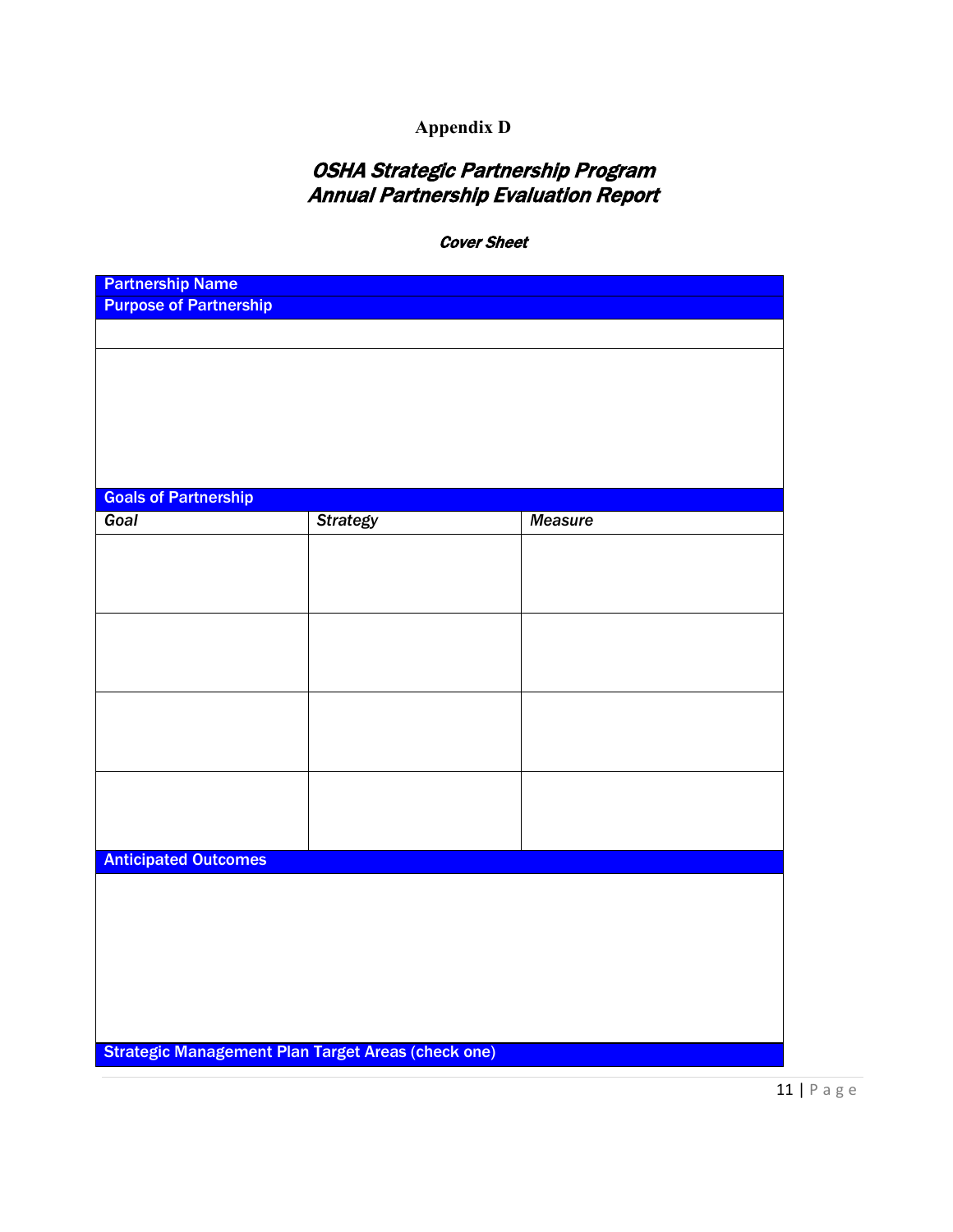| Construction                                                              | <b>Manufacturing Amputations</b>      |
|---------------------------------------------------------------------------|---------------------------------------|
| <b>Non-Construction</b>                                                   |                                       |
| <b>Strategic Management Plan Areas of Emphasis (check all applicable)</b> |                                       |
| <b>Amputations in Construction</b>                                        | <b>Oil and Gas Field Services</b>     |
| <b>Blast Furnaces and Basic Steel</b><br><b>Products</b>                  | <b>Preserve Fruits and Vegetables</b> |
| <b>Blood Lead Levels</b>                                                  | <b>Public Warehousing and Storage</b> |
| <b>Concrete, Gypsum and Plaster</b><br><b>Products</b>                    | Ship/Boat Building and Repair         |
| Ergo/Musculoskeletal                                                      | <b>Silica-Related Disease</b>         |
| Landscaping/Horticultural Services                                        | Other:                                |

#### Section 1 General Partnership Information

| <b>Date of Evaluation Report</b>                                          |  |                    |  |  |
|---------------------------------------------------------------------------|--|--------------------|--|--|
| <b>Evaluation Period</b>                                                  |  |                    |  |  |
| <b>Start Date</b>                                                         |  | <b>End Date</b>    |  |  |
| <b>Evaluation Contact Person</b>                                          |  |                    |  |  |
| <b>Originating Office</b>                                                 |  |                    |  |  |
| <b>Partnership Coverage</b>                                               |  |                    |  |  |
| # Active Employers                                                        |  | # Active Employees |  |  |
| Industry Coverage (note range or specific SIC and NAICS for each partner) |  |                    |  |  |
| <b>SIC</b><br><b>NAICS</b><br><b>Partner</b>                              |  |                    |  |  |
|                                                                           |  |                    |  |  |
|                                                                           |  |                    |  |  |
|                                                                           |  |                    |  |  |
|                                                                           |  |                    |  |  |
|                                                                           |  |                    |  |  |
|                                                                           |  |                    |  |  |



| Note whether an activity was required by the OSP and whether it was performed |                 |                  |  |
|-------------------------------------------------------------------------------|-----------------|------------------|--|
|                                                                               | <b>Required</b> | <b>Performed</b> |  |
| a. Training                                                                   |                 |                  |  |
| <b>b. Consultation Visits</b>                                                 |                 |                  |  |
| <b>Safety and Health Management Systems</b><br>C.                             |                 |                  |  |
| Reviewed/Developed                                                            |                 |                  |  |
| d. Technical Assistance                                                       |                 |                  |  |
| <b>VPP-Focused Activities</b><br>е.                                           |                 |                  |  |
| f. OSHA Enforcement Inspections                                               |                 |                  |  |
| g. Offsite Verifications                                                      |                 |                  |  |
| h. Onsite Non-Enforcement Interactions                                        |                 |                  |  |
| <b>Participant Self-Inspections</b>                                           |                 |                  |  |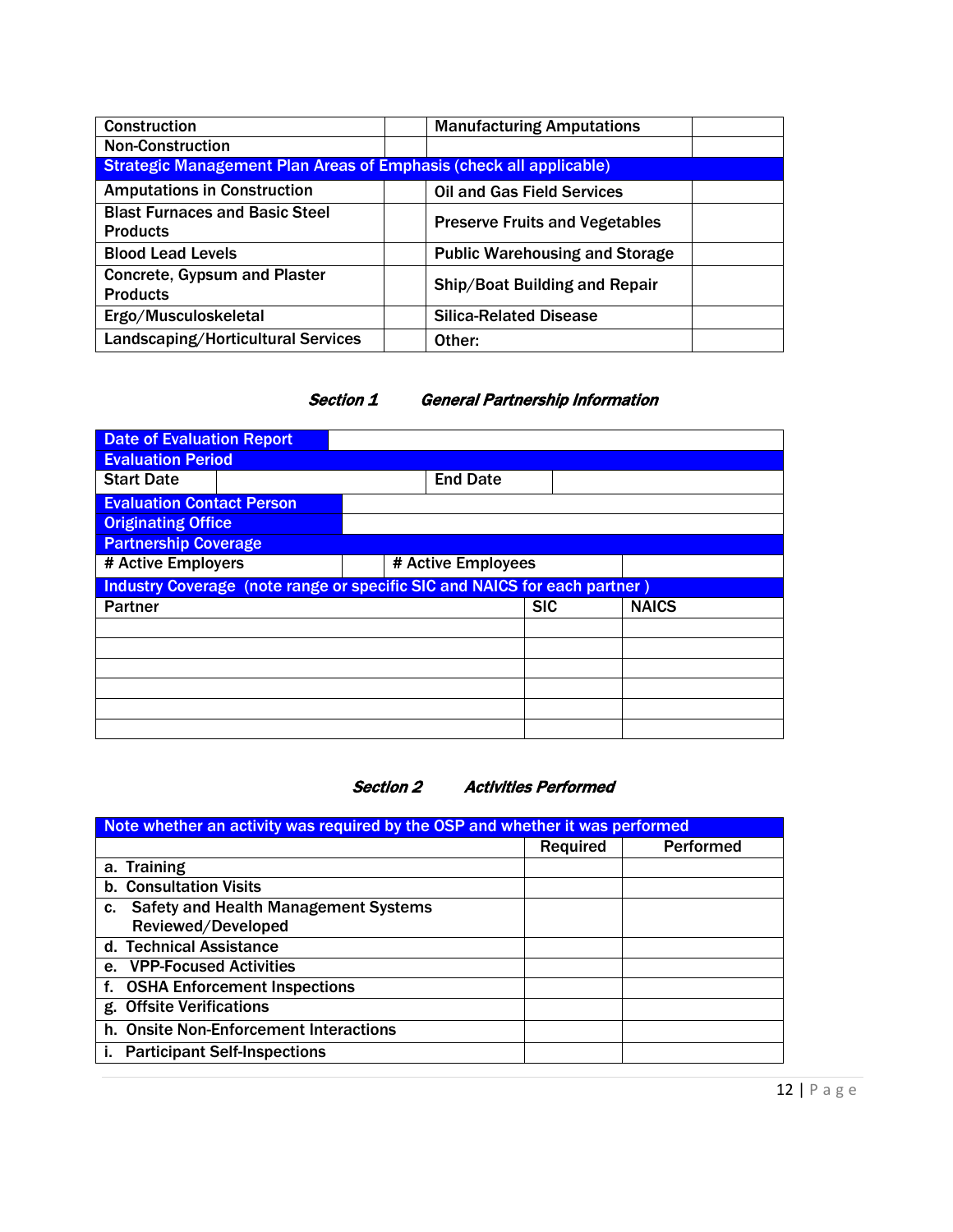| <b>Other Activities</b>                                   |  |
|-----------------------------------------------------------|--|
| 2a. Training (if performed, provide the following totals) |  |
| Training sessions conducted by OSHA staff                 |  |
| Training sessions conducted by non-OSHA staff             |  |
| <b>Employees trained</b>                                  |  |
| Training hours provided to employees                      |  |
| Supervisors/managers trained                              |  |
| Training hours provided to supervisors/managers           |  |
|                                                           |  |
|                                                           |  |
|                                                           |  |

| 2b. Consultation Visits (if performed, provide the following total)                         |                    |                    |                    |
|---------------------------------------------------------------------------------------------|--------------------|--------------------|--------------------|
| <b>Consultation visits to partner sites</b>                                                 |                    |                    |                    |
| Comments/Explanations (briefly describe activities, or explain if activity required but not |                    |                    |                    |
| performed)                                                                                  |                    |                    |                    |
|                                                                                             |                    |                    |                    |
|                                                                                             |                    |                    |                    |
|                                                                                             |                    |                    |                    |
|                                                                                             |                    |                    |                    |
|                                                                                             |                    |                    |                    |
| 2c. Safety and Health Management Systems (if performed, provide the                         |                    |                    |                    |
| following total)                                                                            |                    |                    |                    |
| Systems implemented or improved using the 1989 Guidelines as a model                        |                    |                    | 0                  |
| Comments/Explanations (briefly describe activities, or explain if activity required but not |                    |                    |                    |
| performed)                                                                                  |                    |                    |                    |
|                                                                                             |                    |                    |                    |
|                                                                                             |                    |                    |                    |
|                                                                                             |                    |                    |                    |
|                                                                                             |                    |                    |                    |
|                                                                                             |                    |                    |                    |
|                                                                                             |                    |                    |                    |
|                                                                                             | <b>Provided by</b> | <b>Provided by</b> | Provided by        |
|                                                                                             | <b>OSHA Staff</b>  | <b>Partners</b>    | <b>Other Party</b> |
| <b>Conference/Seminar Participation</b>                                                     |                    |                    |                    |
| Interpretation/Explanation of Standards or                                                  |                    |                    |                    |
| <b>OSHA Policy</b>                                                                          |                    |                    |                    |
| <b>Abatement Assistance</b>                                                                 |                    |                    |                    |
|                                                                                             |                    |                    |                    |
| <b>Speeches</b>                                                                             |                    |                    |                    |
| Other (specify)                                                                             |                    |                    |                    |
| Comments/Explanations (briefly describe activities, or explain if activity required but not |                    |                    |                    |
| performed)                                                                                  |                    |                    |                    |
|                                                                                             |                    |                    |                    |

13 | Page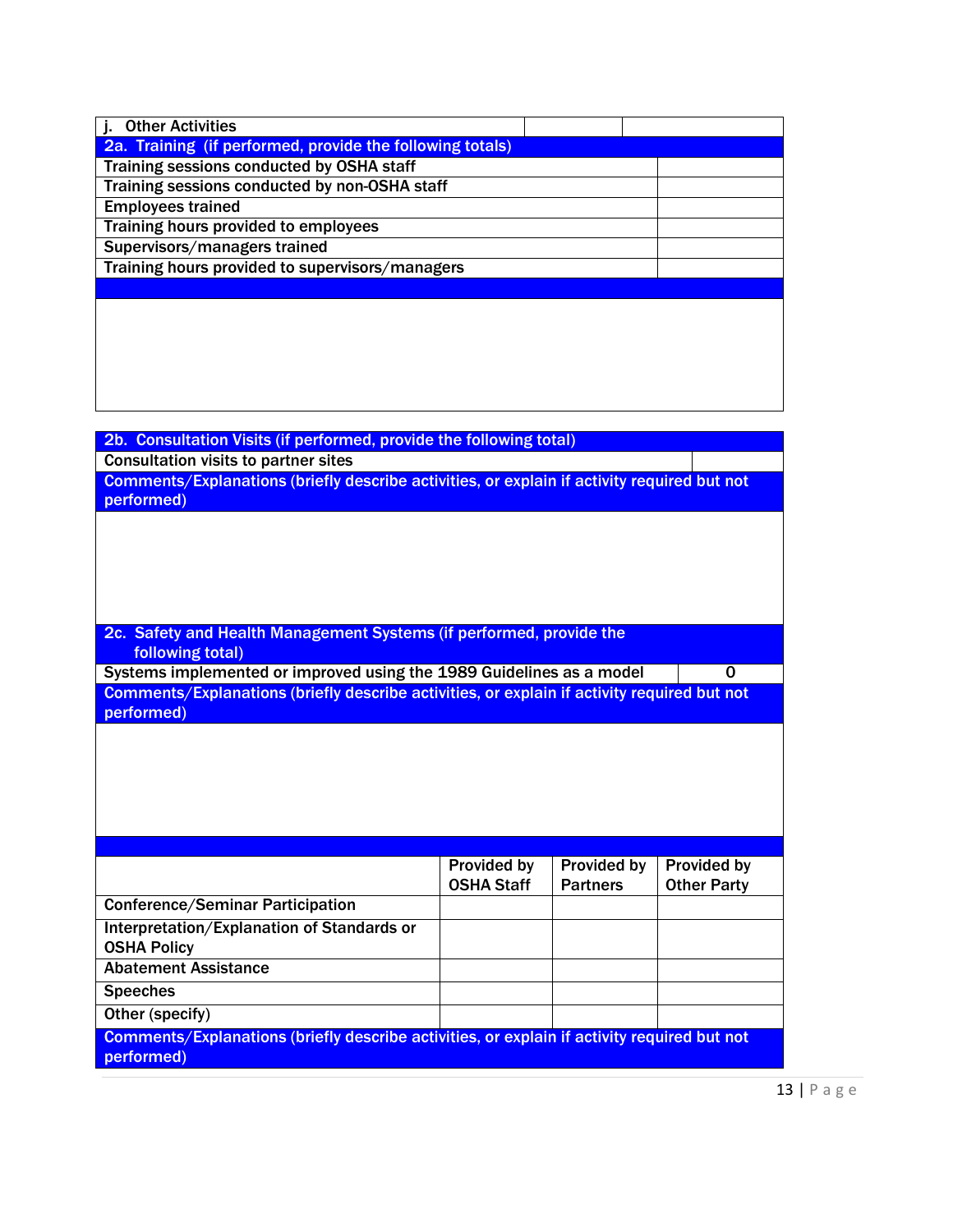| 2e. VPP-Focused Activities (if performed, provide the following totals)                                   |  |
|-----------------------------------------------------------------------------------------------------------|--|
| Partners/participants actively seeking VPP participation                                                  |  |
| <b>Applications submitted</b>                                                                             |  |
| <b>VPP</b> participants                                                                                   |  |
| Comments/Explanations (briefly describe activities, or explain if activity required but not               |  |
| performed)                                                                                                |  |
|                                                                                                           |  |
| 2f. OSHA Enforcement Activity (if performed, provide the following totals for                             |  |
| any programmed, unprogrammed, and verification-related inspections)                                       |  |
| <b>OSHA</b> enforcement inspections conducted                                                             |  |
| OSHA enforcement inspections in compliance                                                                |  |
| OSHA enforcement inspections with violations cited                                                        |  |
| Average number of citations classified as Serious, Repeat, and Willful                                    |  |
| Comments/Explanations (briefly describe activities, or explain if activity required but not<br>performed) |  |
| 2g. Offsite Verification (if performed provide the following total)                                       |  |
| <b>Offsite verifications performed</b>                                                                    |  |
| Comments/Explanations (briefly describe activities, or explain if activity required but not               |  |
| performed)                                                                                                |  |
|                                                                                                           |  |
| 2h. Onsite Non-Enforcement Verification (if performed provide the following total)                        |  |
| Onsite non-enforcement verifications performed                                                            |  |
| Comments/Explanations (briefly describe activities, or explain if activity required but not<br>performed) |  |
|                                                                                                           |  |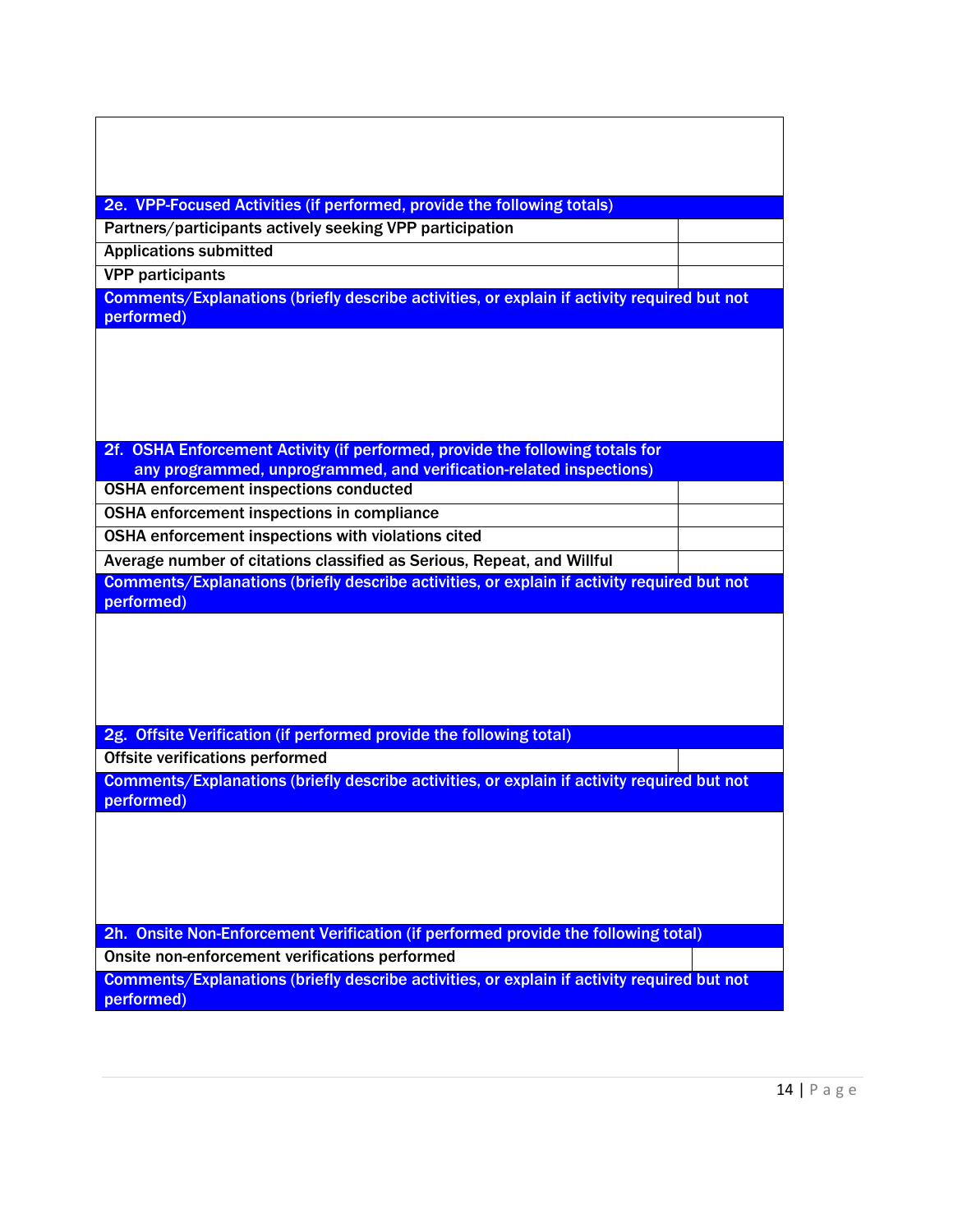| <b>Participant Self-Inspections (if performed provide the following totals)</b><br><b>2i.</b>             |  |
|-----------------------------------------------------------------------------------------------------------|--|
| Self-inspections performed                                                                                |  |
| Hazards and/or violations identified and corrected/abated                                                 |  |
| Comments/Explanations (briefly describe activities, or explain if activity required but not<br>performed) |  |
|                                                                                                           |  |
|                                                                                                           |  |
|                                                                                                           |  |
|                                                                                                           |  |
|                                                                                                           |  |
|                                                                                                           |  |
| <b>Other Activities (briefly describe other activities performed)</b><br>-2j.                             |  |
|                                                                                                           |  |
|                                                                                                           |  |
|                                                                                                           |  |
|                                                                                                           |  |
|                                                                                                           |  |

| <b>Section 3</b> | <b>Illness and Injury Information</b> |
|------------------|---------------------------------------|
|------------------|---------------------------------------|

| Year                               | <b>Hours</b> | <b>Total Cases</b> | <b>TCIR</b> | # of Days Away from<br><b>Work Restricted and</b><br><b>Transferred Activity</b><br><b>Cases</b> | <b>DART</b> |
|------------------------------------|--------------|--------------------|-------------|--------------------------------------------------------------------------------------------------|-------------|
|                                    |              |                    |             |                                                                                                  |             |
|                                    |              |                    |             |                                                                                                  |             |
|                                    |              |                    |             |                                                                                                  |             |
|                                    |              |                    |             |                                                                                                  |             |
|                                    |              |                    |             |                                                                                                  |             |
| <b>Three-Year Rate</b>             |              |                    |             |                                                                                                  |             |
| <b>BLS National Average for 20</b> |              |                    |             |                                                                                                  |             |
| <b>Baseline</b>                    |              |                    |             |                                                                                                  |             |

**Comments**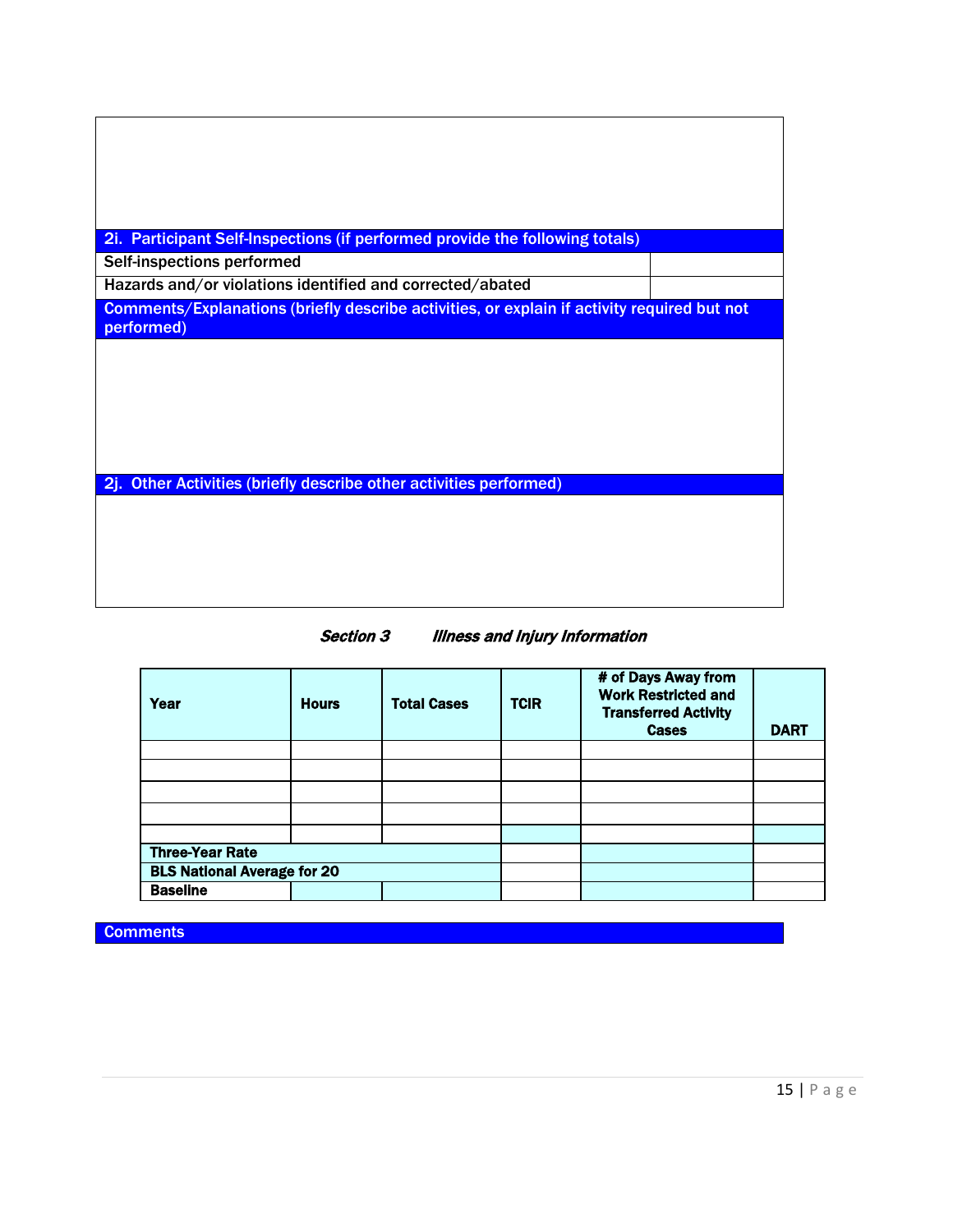# Section 4 Partnership Plans, Benefits, and Recommendations

| <b>Changes and Challenges (check all applicable)</b>                                        |                |                   |  |
|---------------------------------------------------------------------------------------------|----------------|-------------------|--|
|                                                                                             | <b>Changes</b> | <b>Challenges</b> |  |
| <b>Management Structure</b>                                                                 |                |                   |  |
| <b>Participants</b>                                                                         |                |                   |  |
| <b>Data Collection</b>                                                                      |                |                   |  |
| <b>Employee Involvement</b>                                                                 |                |                   |  |
| <b>OSHA Enforcement Inspections</b>                                                         |                |                   |  |
| <b>Partnership Outreach</b>                                                                 |                |                   |  |
| <b>Training</b>                                                                             |                |                   |  |
| Other (specify)                                                                             |                |                   |  |
| <b>Comments</b>                                                                             |                |                   |  |
|                                                                                             |                |                   |  |
| Plans to Improve (check all applicable)                                                     |                |                   |  |
|                                                                                             | Improvements   |                   |  |
| Meet more often                                                                             |                |                   |  |
| Improve data collection                                                                     |                |                   |  |
| <b>Conduct more training</b>                                                                |                |                   |  |
| <b>Change goals</b>                                                                         |                |                   |  |
| <b>Comments</b>                                                                             |                |                   |  |
|                                                                                             |                |                   |  |
| <b>Partnership Benefits (check all applicable)</b><br>Increased safety and health awareness |                |                   |  |
| Improved relationship with OSHA                                                             |                |                   |  |
| Improved relationship with employers                                                        |                |                   |  |
| Improved relationship with employees or unions                                              |                |                   |  |
| <b>Increased number of participants</b>                                                     |                |                   |  |
|                                                                                             |                |                   |  |
| Other (specify)                                                                             |                |                   |  |
| <b>Comments</b>                                                                             |                |                   |  |